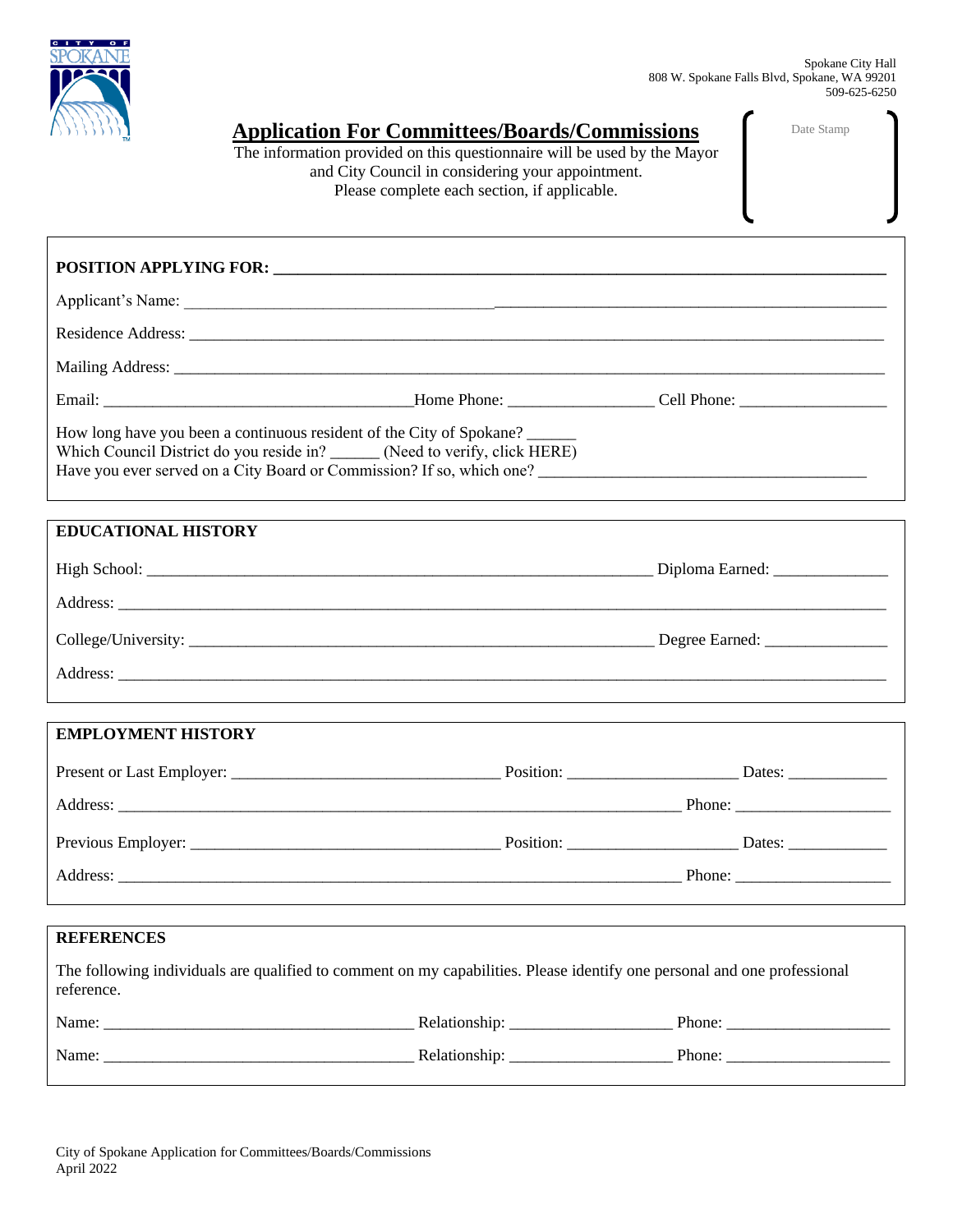

## **Application For Committees/Boards/Commissions**

The information provided on this questionnaire will be used by the Mayor and City Council in considering your appointment. Please complete each section, if applicable.

#### **BACKGROUND INFORMATION**

Describe your civic involvement in the Spokane community.

Describe why you are interested in serving on this Committee/Board/Commission.

Describe how your specific experience makes you qualified for this particular Committee/Board/Commission.

#### **UNDERSTANDING OF APPLICATION**

I, the sect of that I have read and understand all questions and statements contained in this application, further, that all statements I have made herein are true and correct to the best of my knowledge and belief.

I understand that if selected for a position to serve on a Committee, Board, or Commission, that I will be required to attend a majority of the meetings held.

I understand that if selected for a position to serve, that I will be subject to the City's Code of Ethics set forth in Chapter 1.04 of the Spokane Municipal Code.

I understand that applications are subject to the Washington State Public Records Act, which provides an exemption from public inspection and copying of certain personal information as set forth in the Act.

I understand this application authorizes a reference check and hereby authorize any individual, company, or institution with whom I have been associated to furnish the City of Spokane any pertinent information concerning my employability which they may have on record or otherwise. I do hereby release the individual, company, or institution and all individuals connected therewith from all liability for any damages whatsoever incurred in furnishing such information.

NOTE: Information contrary to State laws against discrimination is not sought or utilized.

SIGNATURE OF APPLICANT: \_\_\_\_\_\_\_\_\_\_\_\_\_\_\_\_\_\_\_\_\_\_\_\_\_\_\_\_\_\_\_\_\_\_\_\_\_\_\_\_\_\_\_\_\_\_\_\_ DATE: \_\_\_\_\_\_\_\_\_\_\_\_\_\_\_\_\_\_

#### **PLEASE MAIL TO SPOKANE CITY HALL OR SEND VIA EMAIL TO MAYOR@SPOKANECITY.ORG**